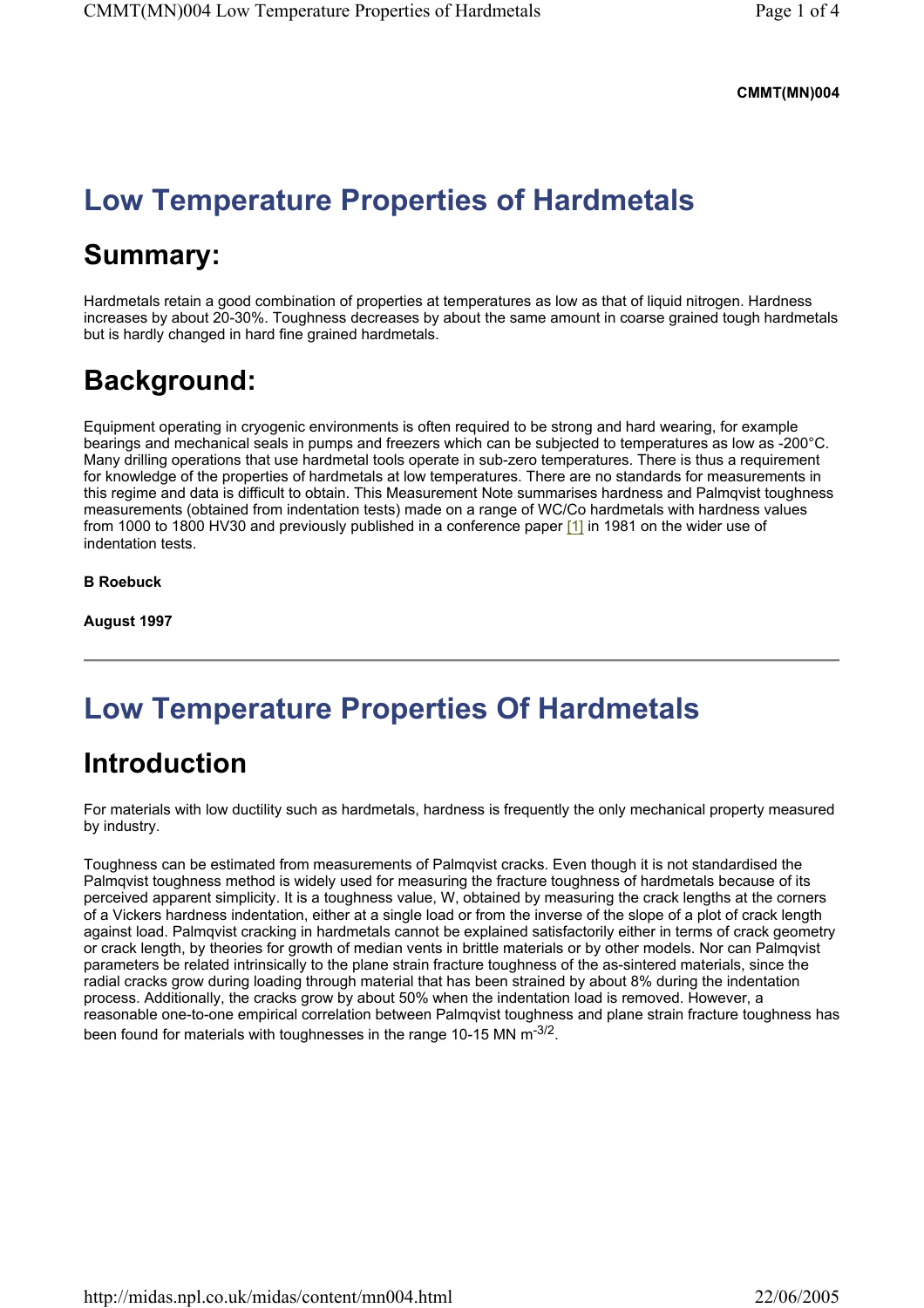





**Figure 2: Variation of Palmqvist toughness with temperature.** 

## **Materials and Tests**

The specimens were supplied as  $5 \times 6 \times 20$  mm rectangular blocks in the as-sintered condition (Table 1). They were diamond ground and lapped to a 1 µm finish. No graphite or eta-phase was present; the materials were of relatively high carbon content.

The tests were performed in a Vickers hardness testing machine with a loading cycle of 12 s using a diamond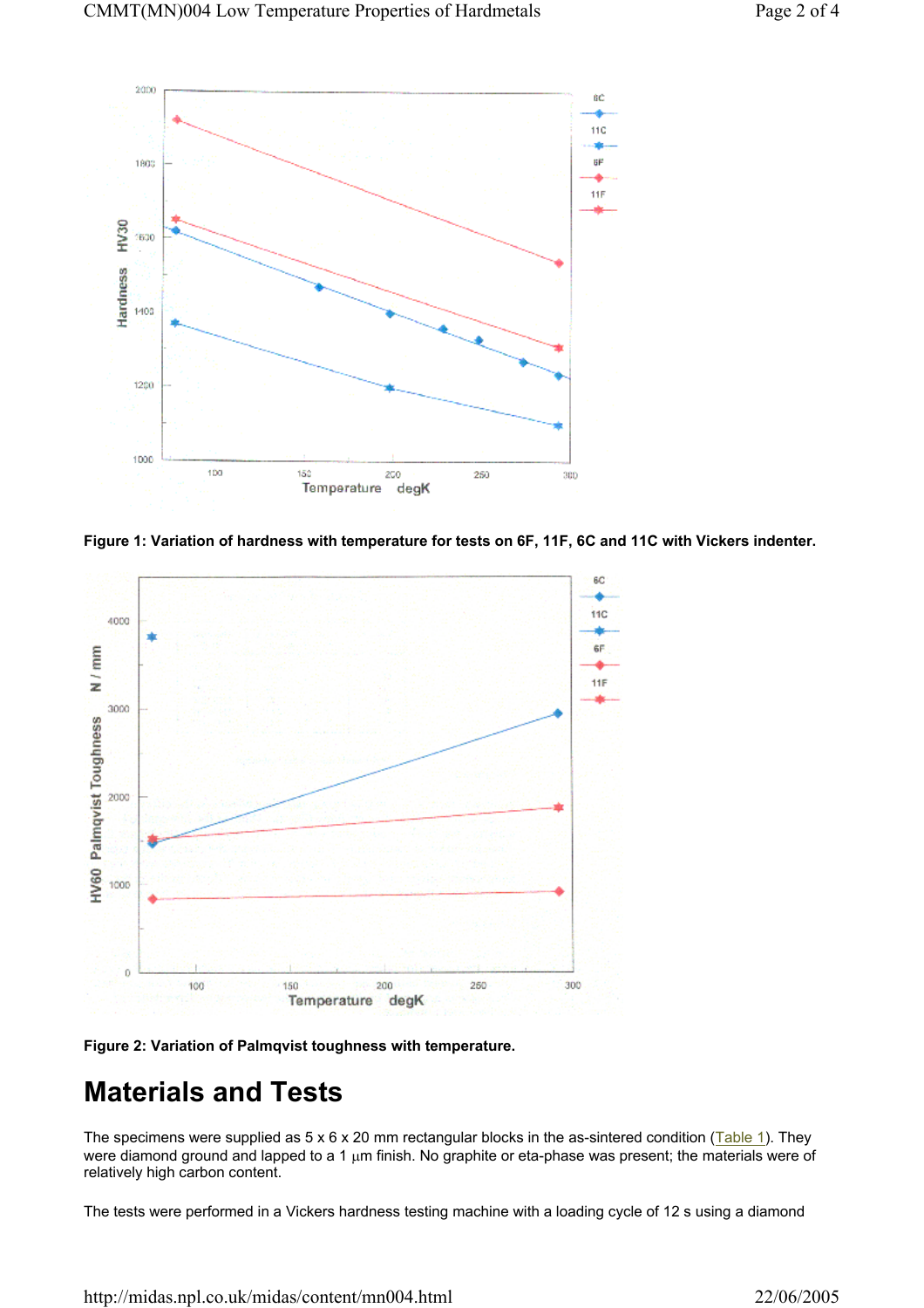pyramid indenter. Indentation diagonals and crack lengths were measured optically at x500.

### **Hardness**

Although hot hardness measurements have been used to assess high temperature properties of tool materials there is little information on the properties of hardmetals at temperatures below 0°C. In most metallic materials the resistance to plastic deformation increases and toughness decreases as the testing temperature is lowered. This was also found to be true for hardmetals, as can be seen in Fig. 1 for tests on the 6% and 11% Co/WC materials. The temperature dependence of hardness for the four hardmetals shown in Fig. 1 is in good agreement with that observed on a 10% Co/WC material [2]. It appears that the variation with temperature was not dependent on grain size or Co content.

#### **Table 1: Details of the Hardmetals**

| <b>Material</b> | Co wt<br>% | WC grain-size,<br>µm * | <b>Hardness</b><br><b>HV30</b> |
|-----------------|------------|------------------------|--------------------------------|
| 6F              | 6          | 0.96                   | 1535-1560                      |
| 9F              | 9          | 0.93                   | 1385-1420                      |
| 11F             | 11         | 0.84                   | 1305-1355                      |
| 6C              | 6          | 3.21                   | 1225-1245                      |
| 9C              | 9          | 3.13                   | 1120-1140                      |
| 11C             | 11         | 3.47                   | 1090-1115                      |

\* Arithmetic mean linear intercept

## **Toughness**

However, there was a marked grain size dependence in the effect of temperature on Palmqvist cracking (Fig 2). Thus, in the fine-grained materials the cracks produced at -196 °C were only marginally longer than those produced at room temperature. In contrast, the cracks in the coarse-grained 6% Co material were 50% longer at - 196°C compared with the room temperature values, and significant cracking was induced in the 11% Co material even though cracks could not be produced at room temperature.

## **Conclusion**

The fundamental relevance of the results is that they show that toughness either decreases (for coarse grained hardmetals) or stays roughly the same (for fine grained hardmetals) and hardness increases at low temperatures. Grain size is important in determining the temperature dependence of cracking and toughness.

### **Acknowledgements**

This research was supported by the DTI Materials Measurement Programme.

### **References**

- 1. E A Almond and B Roebuck. Extending the Use of Indentation Tests. International Conference on the Science of Hard Materials, August 1981, Wyoming, USA. (Eds) R K Viswanadham, D J Rowcliffe and J Gurland, Plenum, New York, 1983, 597-614.
- 2. H Suzuki, T Tanase, F Nakayama and Y Hayashi. Low temperature transverse rupture strength of WC/Co cemented carbide. J. Jap. Soc. Powder Metall. 25, 1978, p 32ff.